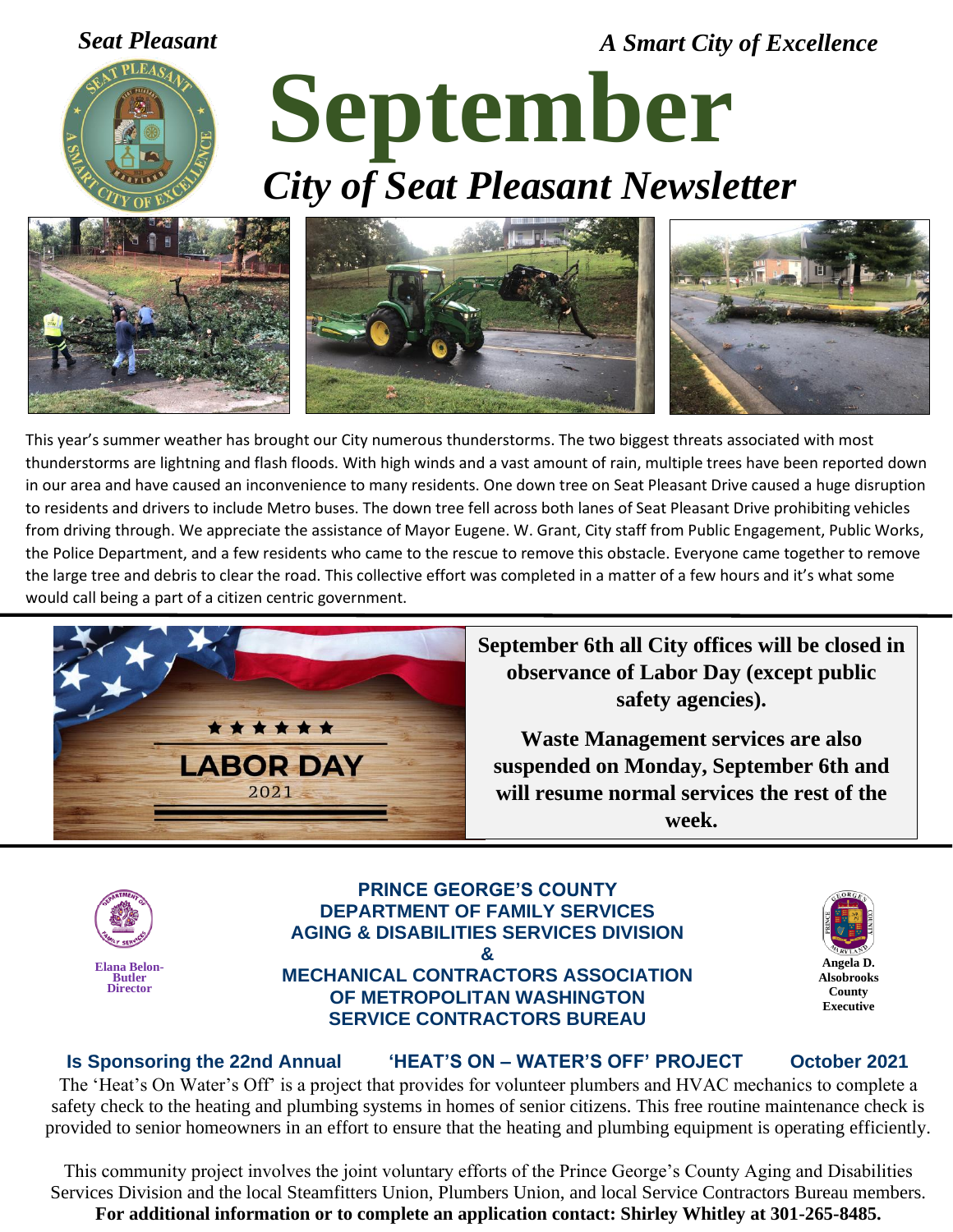

### E-Sports Tournament/STEM Careers Workshop

The Patriots/NSBE Jr Chapter is planning an E-Sports STEM Career Tournament Club for the school year 2021 to 2022. Students (5th-8th grade) will be able to play in the E-Sport tournament to win prizes and attend workshops that will showcase careers in E-Sports. We are inviting professional players from our local teams to be guest speakers for you to meet from the Washington Football Team, Washington Nationals, Wizards, Mystics, DC United, and the Capitals.

You will attend monthly meetings on the different STEM Careers, Video Design, Game Testers, Shoutcast/Host, Analyst, and Broadcast, Computer Programmers, Animation, and Music. We ask that you bring your A-game to the E-Sports STEM Carnival to play in the tournament, test games, and meet game developers.

## NOW HIRING



*Join the Seat Pleasant Police Department*

*… and Make a Lasting Difference!*

### **Bi-lingual and Experienced Applicants are Encouraged** to Apply



#### PHYSICAL FITNESS TEST DATES **AUGUST 14 SEPTEMBER 11** OCTOBER 9 **NOVEMBER 13**

**STARTING SALARY<br>\$46,000 - 52,000 +** 

#### Health/Vision/Dental Insurance · Paid Sick, Annual, Holiday and Personal Leave · Shift Differential · Take Home Car Program · *QUALIFICATIONS:*

Must be 21 years of age · US Citizen · High School Graduate Possess a valid driver's license · Succesfully pass a background check

Competitive Salary · Promotional Opportunities · Transfer Opportunities

#### **OPPORTUNITIES:**

**BENEFITS** 

Traffic Unit · Canine Unit · Criminal Investigations · Evidence · Drone Operations · DARE · Community Oriented Police Unit · Honor Guard ·

## **APPLY TODAY**

PDCandidate@Seatpleasantmd.gov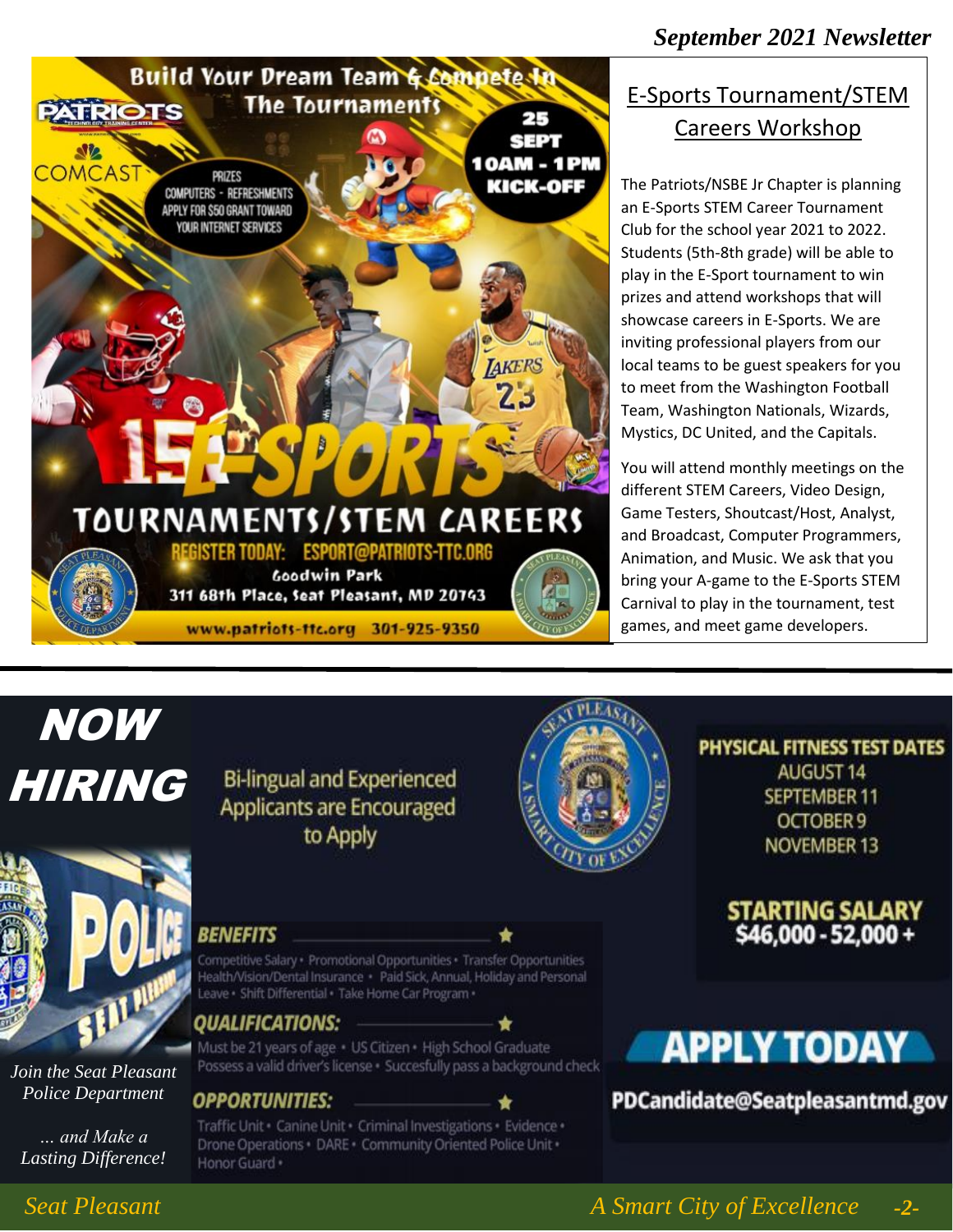### *September 2021 Newsletter*

## **BULK TRASH COLLECTION**



BULK TRASH IS COLLECTED ON WEDNESDAYS BY APPOINTMENT ONLY.

Acceptable bulk trash includes, but not limited to:

- Plastic-covered mattresses
- Sofas
- Chairs
- Tables
- Cabinets, etc.
- Appliances
- Lawn furniture
- Barbecue grills (do not include propane tanks)
- Toys
- Lawnmowers, and other power equipment (oil and gas must be drained)
- Rolled up carpet & padding

#### UNACCEPTABLE ITEMS INCLUDE, BUT NOT LIMITED TO: CONSTRUCTION MATERIALS, CAR PARTS, LOGS & TIRES.

## **WASTE MANAGEMENT SERVICES**



**(Times are approximate\*) Use the website to make BULK TRASH REQEUSTS**

> **Monday Trash Collection 6:00AM - 4:00PM**

**Tuesday Curbside Recycling 6:00AM - 4:00PM**

**Wednesday Yard Waste/Bulk Trash (By Appointment Only) 6:00AM - 3:00PM**

> **Thursday Trash Collection 6:00AM - 4:00PM**

**[WWW.SEATPLEASANTMD.GOV](http://www.seatpleasantmd.gov/)**

**City Hall: (301) 336-2600**





## **RECYCLING DO'S**

### **AND DON'T'S**

## **DO RECYCLE:**

- **Paper- Cardboard, Cartons, Newspapers, Books**
- **Plastic- Bottles, Cups, Containers**
- **Metal- Steel, Aluminum, Bottles, Cans, Containers**
- **Glass- Bottles, Jars**

## **DON'T RECYCLE:**

- **Styrofoam**
- **Plastic bags, Plastic Wrap**

**RECYCLING WILL NOT BE COLLECTED IF UNACCEPTABLES ARE IN THE BIN.**

**DO NOT PUT PLASTIC BAGS IN YOUR RECYCLING BIN.**



## **YARD WASTE COLLECTION**

Yard Waste collection (small tree limbs, grass clippings, and leaves) is on Wednesdays. No appointment needed, just place yard waste on the curb. It is a County regulation that leaves and yard waste be placed in brown paper bags, or in non-City issued empty trash receptacles and twigs can be bound together. **Yard Waste placed in plastic bags are not allowed at the County landfill.** Bags can be found in most home improvement stores and are commonly labeled as "yard and leaf bags."





### *Seat Pleasant A Smart City of Excellence*